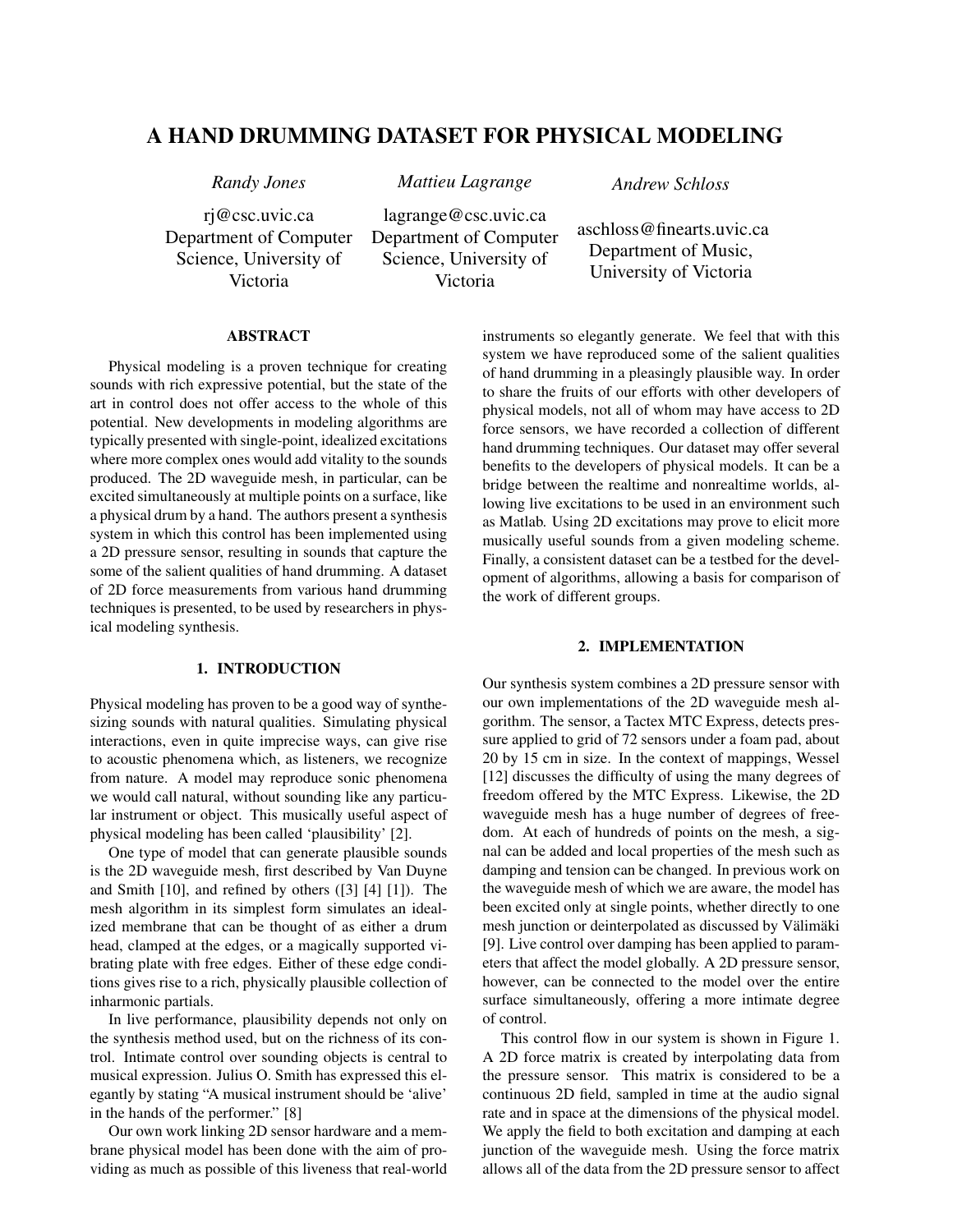

Figure 1. Controlling the waveguide mesh using a 2D force matrix.

our sound model in a meaningful way. Qualitative results of this approach are discussed in detail elsewhere[5].

Our hand drumming dataset consists of six short sequences recorded as matrices from the pressure sensor. The Max/MSP/Jitter environment was used to do the data collection and processing. Sequences were captured from the sensor at a sampling rate of 100 Hz. These were written out as Jitter matrix (.jxf) files for use within Jitter, and as XML files for use in other environments. A collection of Matlab programs was written to read the XML data and excite a canonical 2D waveguide mesh implementation, producing sounds offline. These Matlab programs and the drumming dataset itself are available online [7].

In our mesh implementation, a scalar value at each junction represents the velocity of the membrane at that point. We use an 8-connected interpolated rectangular mesh, as described by Savioja and Välimäki<sup>[9]</sup>. While Fontana and Rocchesso [3] have shown that a triangular mesh geometry has desirable properties including better wave dispersion characteristics, we chose a rectangular mesh geometry because its calculation can be approached as a standard 3x3 convolution. This allowed the standard convolution operator to be used in Matlab resulting in an efficiency gain which, while not crucial in offline processing, is nice. One special case of this convolution, in which each edge kernel value is 1.0, results in the simple 4-connected mesh as first discussed by Van Duyne and Smith [10]. This simpler structure would offer more opportunities for optimization, but we found it to sound far less natural than the interpolated kernel.

The background noise from the sensor will generate a steady rumbling from the model if left unattenuated. In the interests of providing the rawest possible useful data, this noise was left in our dataset. Our synthesis implementation accounts for the noise by simply clipping values below a certain threshold to zero.

# 3. HAND DRUMMING TECHNIQUES

In hand drumming, a great variety of expressive techniques exist which arise from a trained performer's control over the timing, force and areas of contact with the drum. For example, a survey of strokes and damping mechanisms in tabla drumming is given by Kapur et al.[6]. The complex interactions between hand, drum head and drum allow for a handful of very distinct sounding types of strokes, and a vast expressive space between them.

One example of a particular type of stroke we have included in our dataset is the pitch bending *Ga* stroke, as played on the *Bayan,* the larger of the two tabla drums. In the *Ga* stroke, the tabla player first excites the drum head with a tap of the middle and index fingers. The heel of the hand then raises the pitch of the stroke by moving across the drum head. We have recorded this type of stroke, in three speed variations. A sequence of frames from our recording is shown in Figure 2. The initial tap is visible at the left side of the drum at 0.25 seconds, followed by the larger area of damping from the heel of the hand moving from right to left.

We chose the other five drumming examples in an attempt to gather a wide range of different techniques. Another criterion for including a technique was whether our sensor could differentiate it from other ones. For example, two conga techniques, a "slap" and "muff" were played. One important difference between these is the spread fingers of the slap, which are close together in the "muff." On examining the data, however, it was clear that our spatial resolution was not sufficient to distinguish between the two. Temporal resolution was also a factor in our choices—interesting possibilities such as very quick taps had to be discarded because the sensor does not integrate input over its sampling period and thus may miss a quick tap completely.

The techniques we kept to form our dataset are as follows:

- 1. open: maximal palm contact
- 2. slap: open or damped
- 3. edge hits
- 4. heel-toe: as in conga drum techniques
- 5. *Ga* stroke: as in tabla drum
- 6. tension modulation: one hand provides pressure, other taps

Each technique is recorded with at least three variations. Simple strokes were recorded in groups of three